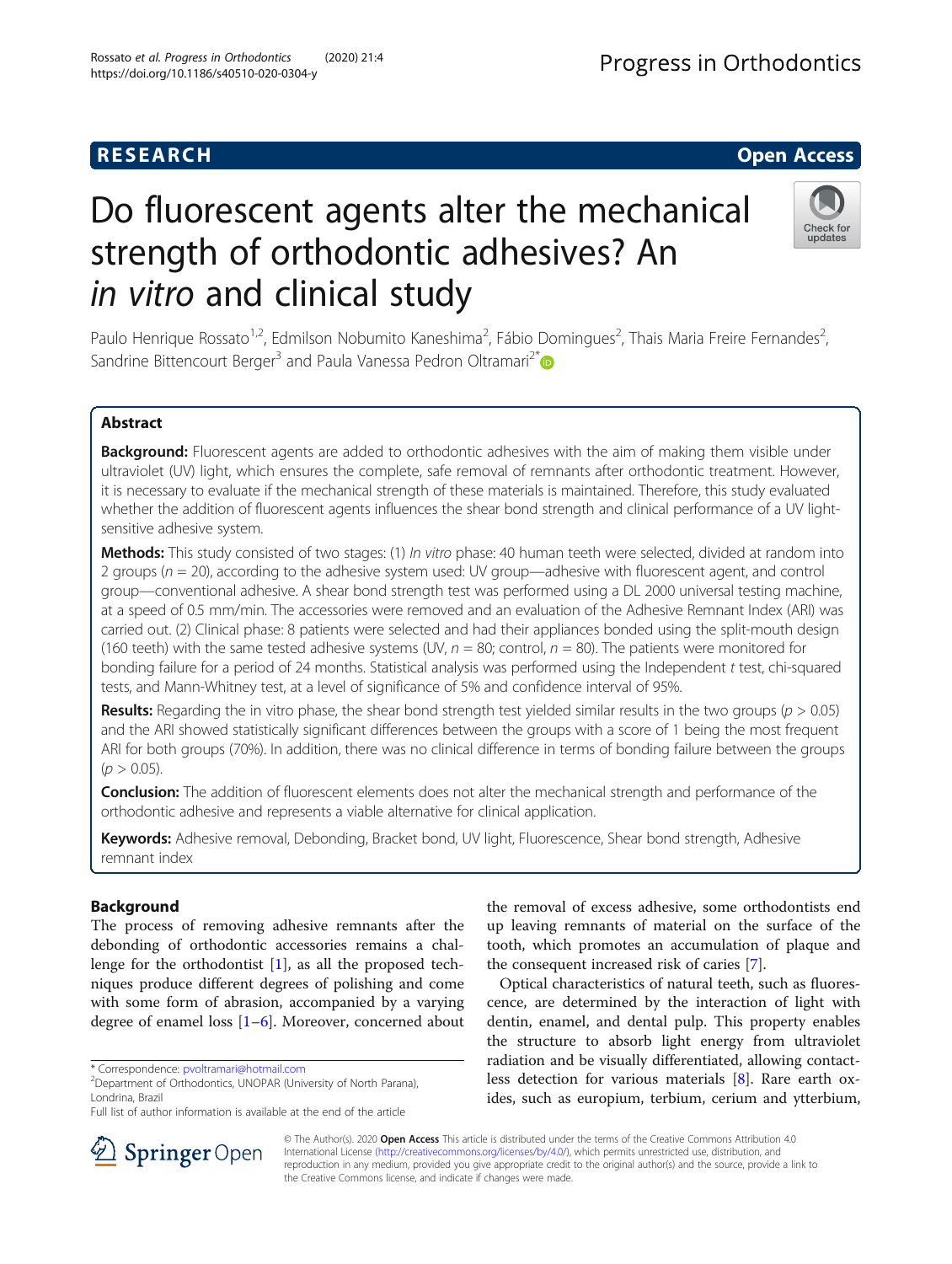are well-known fluorescent materials widely used in many fields of dentistry to differentiate between dental materials and the tooth surface on visual inspection [[8\]](#page-5-0).

With the aim of finding more efficient solutions and making adhesives visible for complete and safe removal after orthodontic treatment, chemical elements in powder form have been added to adhesives to increase fluorescence, which permits the use of UV light for viewing the remnants after the debonding of the accessories [[9,](#page-5-0) [10\]](#page-5-0).

From a clinical perspective, recent studies [\[10](#page-5-0)–[13](#page-5-0)] have found that the use of UV light could help orthodontists view adhesives by using fluorescent agents, since they permit a more efficient removal of the remnants after debonding (Fig. 1a, b). This technology also reduces the length of time needed to carry out the procedure of removal of the adhesive remnants [[12\]](#page-5-0). Another important clinical aspect is that adhesive systems for orthodontic use require a minimum load for shear bond strength [[14\]](#page-5-0).

As yet, no tests have been conducted to determine if the change in the composition of the adhesive, as a result of the incorporation of fluorescent agents, could have an impact on the material's mechanical properties, such as shear bond strength, and have an adverse effect on the outcome of treatment. So, the aim of this study was to evaluate if the addition of fluorescent agents influences shear bond strength and clinical performance in a UV light-sensitive adhesive system during the debonding of orthodontic brackets.

#### Material and methods

The Research Ethics Committee at the UNOPAR (University of North Parana) approved the protocol of this study.

This study comprised two stages: in vitro and clinical.

For the in vitro phase, a sample size of 20 premolar teeth was considered adequate for each group, based on a previous study [\[10](#page-5-0)]. Thus, a total of 40 human molars, referred for extraction, were selected. The teeth were cleansed and stored at approximately 5 ° C, immersed in deionized distilled water, thereby preventing any interference with the adhesion mechanism, for a maximum of one week prior to the tests. The inclusion criteria were as follows: absence of visible defects or damage caused by the extraction process or cracks in the enamel, absence of white spot lesions on the enamel, absence of caries and restorations on the vestibular surface of the enamel, absence of exposure to chemical products, and full root development [[15](#page-5-0), [16\]](#page-5-0). The root portions of the teeth were then embedded, one by one, in a PVC tube (diameter of 2 cm and height of 1.8 cm). The inside of the tubes was filled with self-curing acrylic resin so as to maintain the tooth in a central position, with the crown



Fig. 1 Clinical perspective of adhesive remnant after debonding with UV  $(a)$  and conventional  $(b)$  adhesives

free, in order to permit the bonding of the accessories and position them with the vestibular surface in the perpendicular position. After the polymerization of the acrylic resin, the vestibular surfaces of all the samples were subjected to prophylaxis with a paste of pumicestone and water, with the aid of a rubber cup, at low rotation for 10 s. The rubber cups were replaced every 5 teeth, which provided standardization in terms of the mechanical action of the prophylaxis for all the teeth. The teeth were then washed in running water for 10 s, and subsequently dried with light jets of oil-free, compressed air for 20 s [\[17](#page-5-0)]. The teeth received orthodontic tubes (3M Oral Care, Monrovia, CA, USA), bonded using the following adhesive systems: UV group  $(n =$ 20), Orthocem UV Trace adhesive with fluorescent agent (FGM, Joinville, Santa Catarina, Brazil); C group  $(n = 20)$ , conventional adhesive (Transbond XT, 3M) Oral Care). The accessories were cemented according to manufacturers' instructions, as described in Table [1.](#page-2-0)

All the adhesive systems were polymerized using an SDI Radii-Cal curing light, with a peak light intensity of 1200 mW/cm<sup>2</sup> (Dental Limited, Bayswater, Victoria, Australia), observing the manufacturer's instructions. A single operator bonded all orthodontic tubes with a quantity of composite resin sufficient to cover the entire base of the accessories. The bonding was carried out in order to enable a careful fitting of the tubes in the center of the clinical crowns of the teeth (final position), applying firm pressure, so that the accessories were seated perfectly at the enamel surface. The excess adhesive around the entire base of these tubes was then removed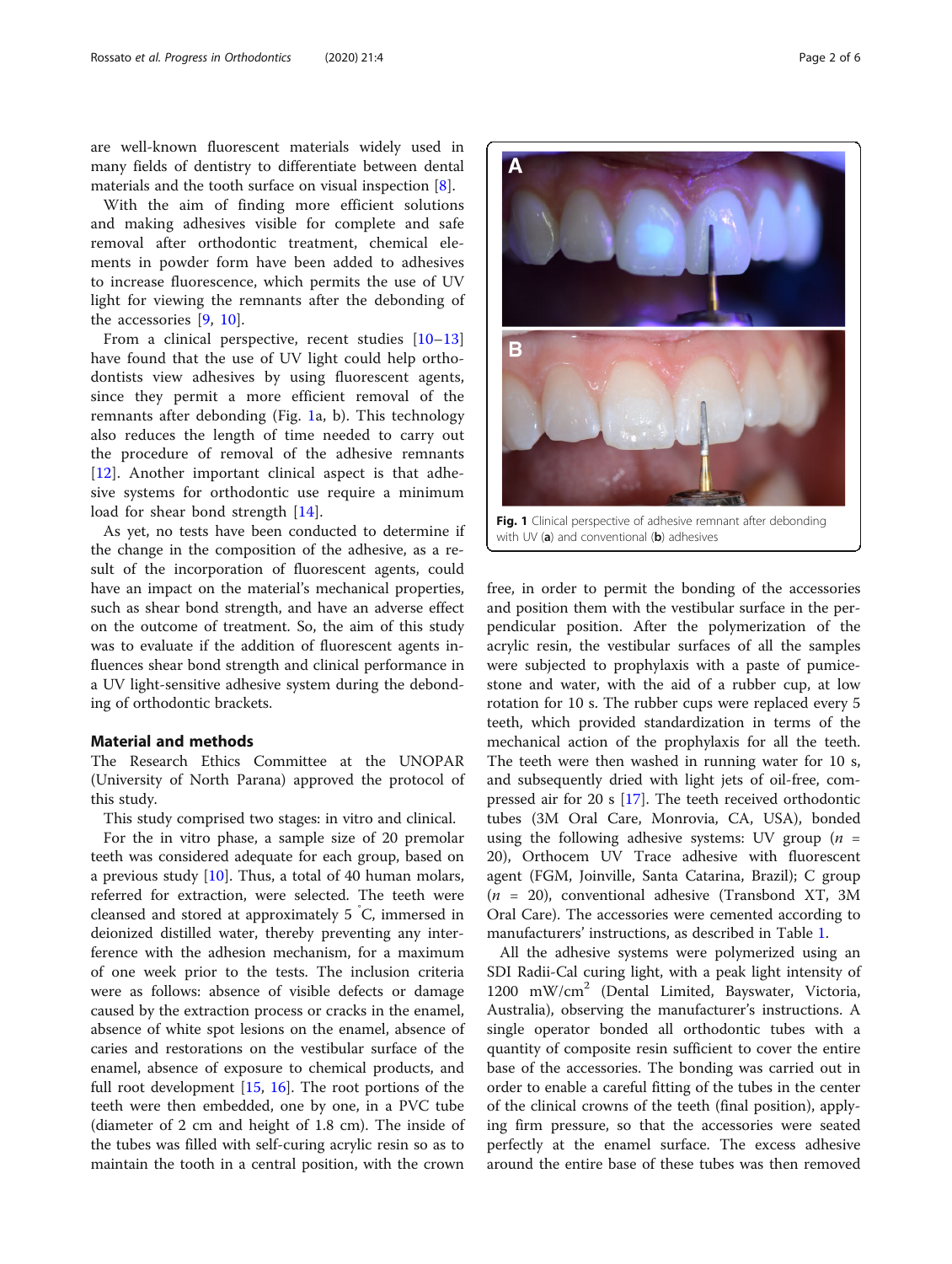<span id="page-2-0"></span>Table 1 Composition of the resins investigated

| Material                   | Manufacturer                           | Composition: (% weight)                                                                                                                                                                                                                                                                      | Application                                                                                                                                                                                                                                                                                                                                                                     |
|----------------------------|----------------------------------------|----------------------------------------------------------------------------------------------------------------------------------------------------------------------------------------------------------------------------------------------------------------------------------------------|---------------------------------------------------------------------------------------------------------------------------------------------------------------------------------------------------------------------------------------------------------------------------------------------------------------------------------------------------------------------------------|
| Orthocem UV (UV<br>group)  | Dentscare Ltda.<br>(Joinville, Brazil) | -Bisphenol A Diglycidyl ether<br>methacrylate (BisGMA): 25-35<br>-Triethylene glycoldimethacrylate<br>(TEGDMA): 10-15<br>-Phosphate methacrylate<br>monomer: $>$ 2<br>-Silanized silicon dioxide: 45-60<br>-Camphorquinone: $<$ 1<br>-Sodium fluoride: > 1<br>-Fluorescent pigment: $< 0.01$ | -Etching with 37% phosphoric acid for 15 s;<br>-Continuous jet of water for 20 s;<br>- Oil- and moisture-free jets of air;<br>-Composite resin applied to the base of orthodontic accessory;<br>-Polymerization for 20 s (10 s mesial and 10 s distal).                                                                                                                         |
| Transbond XT (C)<br>group) | 3M Oral Care<br>(Monrovia, CA, USA)    | -Organic matrix: Bis-GMA and<br><b>TEGDMA</b><br>-Inorganic part: silica silanized<br>with 70 to 80% by volume<br>-n-dimethyl benzocaine,<br>hexafluorphosphate<br>-Camphorguinone                                                                                                           | -Etching with 37% phosphoric acid for 15 s;<br>-Continuous jet of water for 20 s;<br>-Oil- and moisture-free jets of air;<br>-Application of Transbond XT Primer adhesive (3M, Monrovia, CA, USA)<br>and photo-polymerized for 30 s;<br>-Application of Transbond XT at the base of the orthodontic accessory,<br>which was polymerized for 20 s (10 s mesial and 10 s distal). |

[[15,](#page-5-0) [18](#page-5-0)]. After bonding, the samples were stored in distilled water and kept in a 37 °C oven for 24 h [\[19](#page-5-0)]. At the end of this period, the test specimens were fitted in a cylinder with jaw clamps regulating their position so that the pivot point of the machine would execute a movement parallel to the vestibular surface of the teeth. The shearing tool was placed at the tube/enamel interface. The shear bond strength test was performed using a universal testing machine (DL 2000 EMIC), set to a speed of 0.5 mm/min, until the accessories were removed. The test results were obtained in N (Newtons) and converted to pressure values in MPa (Megapascal), verified based on the measurement of the base of the bracket used. After shearing, the vestibular surfaces of the samples were evaluated by two examiners (neither of whom were involved in the bonding procedure), in a blind analysis, in order to evaluate the Adhesive Remnant Index (ARI) [[20](#page-5-0)] using the following system of scoring: 0—no adhesive remaining, 1—less than half of adhesive remaining, 2—more than half of adhesive remaining, 3—all adhesive remaining on the tooth surface. The viewing and evaluation of the tooth surfaces were carried out with the aid of a BVM100 microscope (BEL Photonics, Italy), at a magnification of up to  $\times$  10. Examiner calibration was carried out by means of repeated sample evaluation. The result was obtained by means of the consensus of the two examiners.

For the clinical phase, 8 patients (mean age  $23.1 \pm 2.3$ ; 6 males and 2 females) requiring fixed orthodontic appliances were randomly enrolled. The inclusion criteria included class I malocclusion, absence of visible defects, damage or fissures, white spot lesions, caries, and restorations on the surface of the buccal enamel. Exclusion criteria were as follows: missing permanent teeth, supernumerary teeth, and prior orthodontic treatment. The study was based on a double-blinded split-mouth design, and the two adhesives were randomly applied on each side. All patients were blinded to the allocation of treatment and received brackets (3M Oral Care) that were bonded on one side with Orthocem UV Trace (FGM) (UV group,  $n = 80$ ) adhesive with fluorescent agent, and on the other side with Transbond XT (3M/Oral Care) (control group),  $n = 80$ ). The same operator bonded all the brackets, applying the same bonding technique, following manufacturers' instructions (Table 1). It was not possible to blind the operators to the bonding system used because the two systems employed different methods of application. Patients were monitored over a 24-month period using the same wire sequence. A blinded external examiner assessed bonding failures for the data analysis.

#### Statistical analysis

The laboratory results were analyzed through the independent  $t$  test. Clinical comparisons of bonding failures were analyzed via the chi-squared test with Yates correction with the Mann-Whitney test being used for assessing the ARI. All tests were analyzed at a level of significance of 5% and confidence interval of 95%, using BioEstat software.

#### Results

With regard to the shear bond strength test, both adhesives produced similar results ( $p > 0.05$ ) (Table [2\)](#page-3-0).

Figure [2](#page-3-0) shows the observed frequency of ARI scores for each adhesive system tested. The test showed statistically significant differences in the ARI scores between the groups ( $p = 0.022$ ). In the groups tested, no score 3 was observed and the highest frequency noted was for score 1 (70%).

Clinical results presented very low occurrences of failure (Table [3\)](#page-4-0), with no significant difference between the groups. Bond failure occurred in 2.5% for the UV group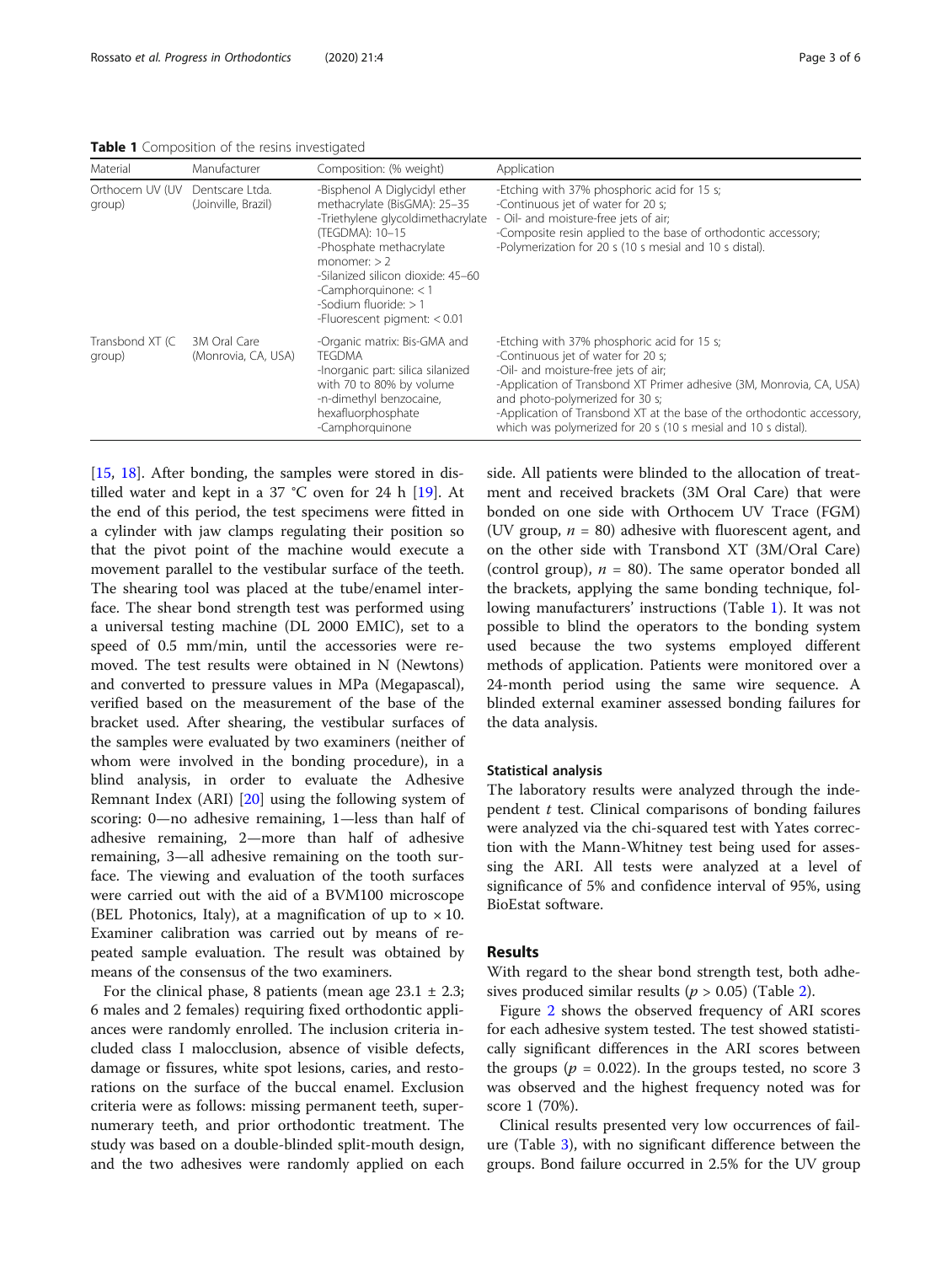<span id="page-3-0"></span>

| Shear bond strength (MPa) |      |                             |     |        |  |  |  |
|---------------------------|------|-----------------------------|-----|--------|--|--|--|
| UVgroup<br>$(n = 30)$     |      | Control group<br>$(n = 30)$ |     |        |  |  |  |
| Mean                      | SD   | Mean                        | ςn  |        |  |  |  |
| 12.69                     | 5.05 | 13.80                       | 455 | > 0.05 |  |  |  |

and 5% for the control group, although this difference was not statistically significant ( $p > 0.05$ ).

#### **Discussion**

It is known that all techniques employed for removing adhesive remnants (AR), following the debonding of brackets, produce different degrees of polishing and introduce some form of abrasion, accompanied by various degrees of enamel loss  $[1-6]$  $[1-6]$  $[1-6]$  $[1-6]$ . Thus, the quest for a safe, efficient method for the removal of AR, after the debonding of orthodontic accessories, has resulted in the introduction of a wide variety of instruments and procedures [[1,](#page-4-0) [4,](#page-5-0) [21](#page-5-0)–[23](#page-5-0)]. One possibility is the incorporation of fluorescent agents into adhesive systems capable of allowing the clinician to check the differences in fluorescence between the adhesive material and the enamel, thereby preserving the tooth surface [[9,](#page-5-0) [13,](#page-5-0) [24,](#page-5-0) [25\]](#page-5-0).

However, an important step in the verification of the efficiency of an adhesive system, for use in orthodontics, is the shear bond strength test  $[26, 27]$  $[26, 27]$  $[26, 27]$  $[26, 27]$ . In the present study, this aspect was evaluated with particular attention due to the presence of an adhesive system with fluorescent agents (Orthocem UV trace, UV group), since the other one is a widely known system already used by professionals [[28,](#page-5-0) [29\]](#page-5-0). The results demonstrated that the adhesive systems used did not show significant differences in terms of shear bond strength, with values close to the results previously described in the literature [\[28](#page-5-0)]. It should be emphasized that, despite the Orthocem UV Trace (UV group) being a two-step system, since it does not include the adhesive stage, this did not have an adverse effect on performance. Moreover, the presence of fluorescent agents in the UV group adhesive, similarly, had no impact on performance.

Rare earth oxides, widely used in dentistry to differentiate between dental materials and the tooth surface on visual inspection [[8\]](#page-5-0), have also been used to benefit orthodontic patients. The  $Eu^{3+}$  ion, one of the most popular lanthanides, is useful for the development of fluorescent, orthodontic adhesives as it emits monochromatic red light when excited with ultraviolet (UV) light. With the aim of looking for more effective solutions and making adhesives visible, for safe, complete removal after orthodontic treatment, Hamba et al. [\[9](#page-5-0)] added  $Eu^{3+}$ ions to yttrium oxide  $(Y^2O^3)$ , which was a viable alternative for differentiation. Namura et al. [[30\]](#page-5-0), looked into the effect of incorporating different concentrations (0.001%, 0.002%, and 0.003%) of fluorescent dye derived from coumarin, in an adhesive system for bonding brackets to bovine teeth, and concluded that the adhesive containing 0.002% fluorescent dye possessed good shear bond strength (6.6 MPa), and also facilitated the removal of remaining material without impairing the structure of the enamel. The present study employed the UV system, though the manufacturer does not state what fluorescent agent is used, just the concentration (< 0.001% by mass). Therefore, this study obtained a shear bond strength greater than that of the abovementioned study [\[30\]](#page-5-0) for all the adhesives tested, probably due to the bonding having been performed on human teeth.

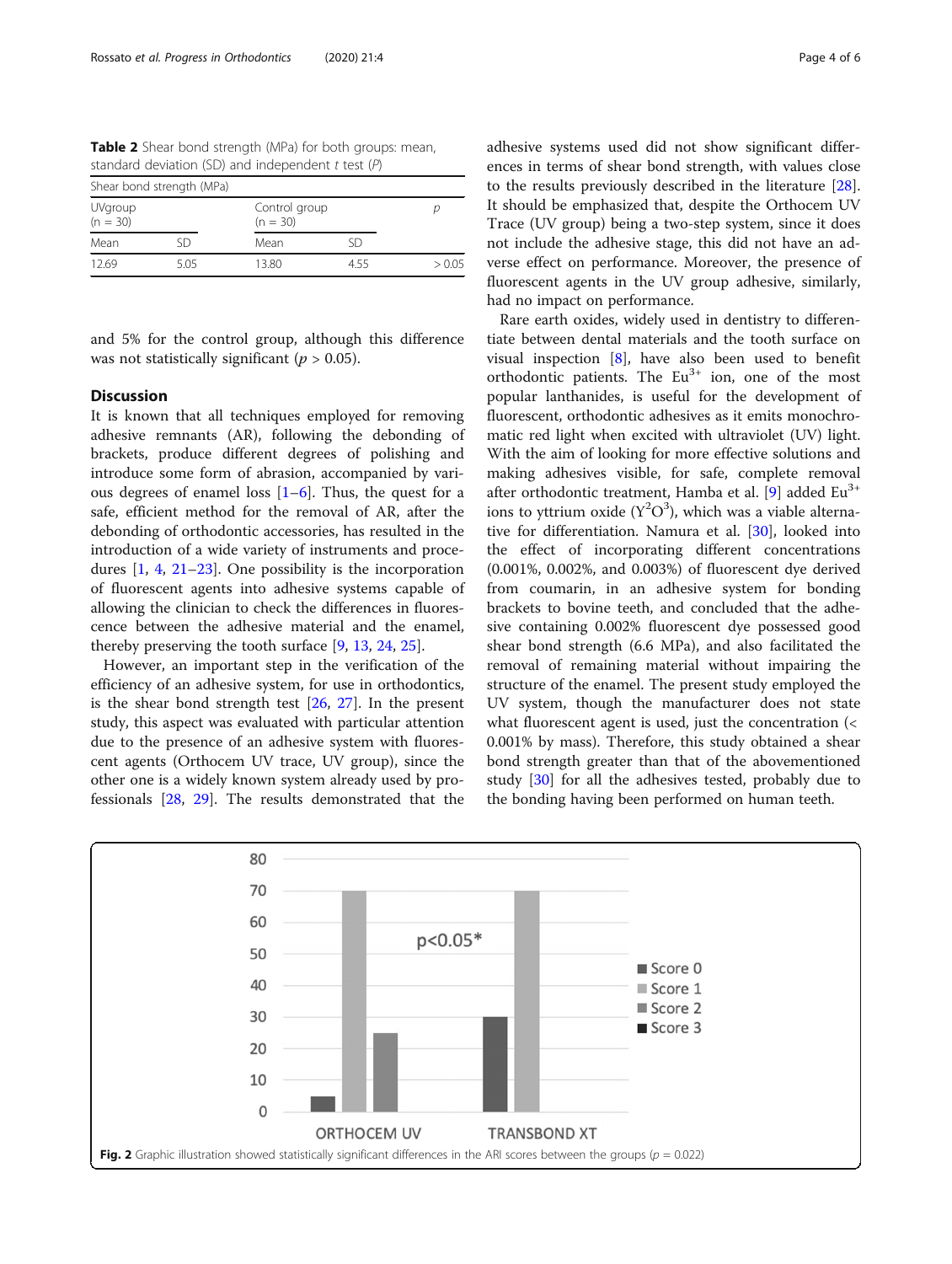<span id="page-4-0"></span>Table 3 Clinical performance (success and failure) in clinical bonding for UV group and control group: n and frequency (%) of occurrence, chi-squared test (p)

| Group | <b>Success</b><br>$n\frac{9}{6}$ | Failure<br>$n\frac{9}{6}$ | Total<br>$n\frac{9}{6}$ |
|-------|----------------------------------|---------------------------|-------------------------|
| UV    | 78 (97.5)                        | 2(2.5)                    | 80 (100)                |
| C     | 76 (95)                          | 4(5)                      | 80 (100)                |
| р     | > 0.05                           |                           |                         |

The present study showed significant differences between groups for the ARI scores. Nevertheless, both groups exhibited higher frequencies of score 1 for the ARI (70%) in all systems tested, representing less than half of the adhesive remaining on the tooth surface after debonding, constituting a clinically desirable result because it reduced the amount of residual adhesive and the need for a rotary instrument for the cleanup [[31\]](#page-5-0). However, a previous clinical study demonstrated that enamel damage regularly occurred during the debonding process with the extent of the damage being highly variable depending on the bracket material and adhesive system [\[32](#page-5-0)].

The laboratory results for both tested adhesives produced values above the recommended average, between 6 and 8 MPa, which represents the minimum load for the shear bond strength of an adhesive for clinical use in orthodontics [[14\]](#page-5-0). It should also be stressed that highly accentuated shear bond strength could increase the risk of the enamel fracturing during the removal of the orthodontic accessories. Therefore, a suitable adhesive system for orthodontic use must be seen to be resistant to masticatory force  $[14]$  $[14]$  while preserving the dental structure in the accessory removal stage [[32\]](#page-5-0).

Additionally, the clinical results showed low failure rates for both adhesive systems tested (UV group = 2.5% and control group = 5%). Cal-Neto et al.  $[33]$  $[33]$ suggested that a failure rate below 10% is clinically acceptable. The UV adhesive system was compared to the gold standard in orthodontics and demonstrated similar clinical performance over a 24-month period. Despite the lack of evaluation at the end of the treatment, which is a limitation of the current study, the study was conducted considering that an average treatment time is 23.5 months [\[34](#page-5-0)].

Accordingly, this study compared a UV light-sensitive adhesive system to a conventional system, demonstrating no significant difference in shear bond strength and in clinical performance. These results show that the adhesive system with the fluorescent agent can be used and could deliver greater clinical practicality in the removal of adhesive remnants, particularly in posterior teeth, due to the differentiation of the optical characteristics of natural teeth. These characteristics could prevent potential damage to the surface layer of the enamel. Further investigation could be performed comparing the current adhesive with the fluorescent substance and the same material without it. This evaluation could address important information regarding the influence of fluorescent agents on the mechanical strength of orthodontic adhesives.

## Conclusion

- The addition of fluorescent elements does not alter the in vitro and clinical mechanical strength of the orthodontic adhesive;
- Adhesive systems with fluorescent agents represent a viable alternative for orthodontic use.

#### Abbreviations

AR: Adhesive remnant; ARI: Adhesive Remnant Index; CA: California; USA: United States of America; UV: Ultraviolet

#### Acknowledgements

Not applicable

#### Authors' contributions

PHR carried out the data analysis and manuscript editing. ENK participated in the laboratorial data acquisition and manuscript correction. FD conducted all clinical phases. TMFF participated in the manuscript correction. SBB participated in the design of the study and manuscript correction. PVPO participated in the design of the study, organized the laboratorial and clinical phases and manuscript correction. All authors read and approved the final manuscript.

#### Funding

Supported by the Fundação Nacional de Desenvolvimento do Ensino Superior Particular (FUNADESP)

#### Availability of data and materials

All data generated or analyzed during this study are included in this published article. Please contact the corresponding author for requests for data.

#### Ethical approval and consent to participate

Prior to commencing this study, the protocol was approved by the Research Ethics Committee at UNOPAR (University of North Parana) (Opinion no. 846.387; CAAE: 33345114.2.0000.0108).

#### Consent for publication

Consent was obtained from the patient prior to the study commencing, or in the case of children, from their parent or legal guardian.

#### Competing interests

The authors declare that they have no competing interests.

#### Author details

<sup>1</sup>Department of Oral Health, IFPR, Federal Institute of Parana (IFPR), Londrina, Brazil. <sup>2</sup>Department of Orthodontics, UNOPAR (University of North Parana) Londrina, Brazil. <sup>3</sup>Department of Restorative Dentistry, UNOPAR (University of North Parana), Londrina, Brazil.

#### Received: 26 September 2019 Accepted: 6 January 2020 Published online: 10 February 2020

#### References

Hosein I, Sheriff M, Ireland AJ. Enamel loss during bonding, debonding, and cleanup with use of a self-etching primer. Am J Orthod Dentof Orthop. 2004;126(6):717–24.